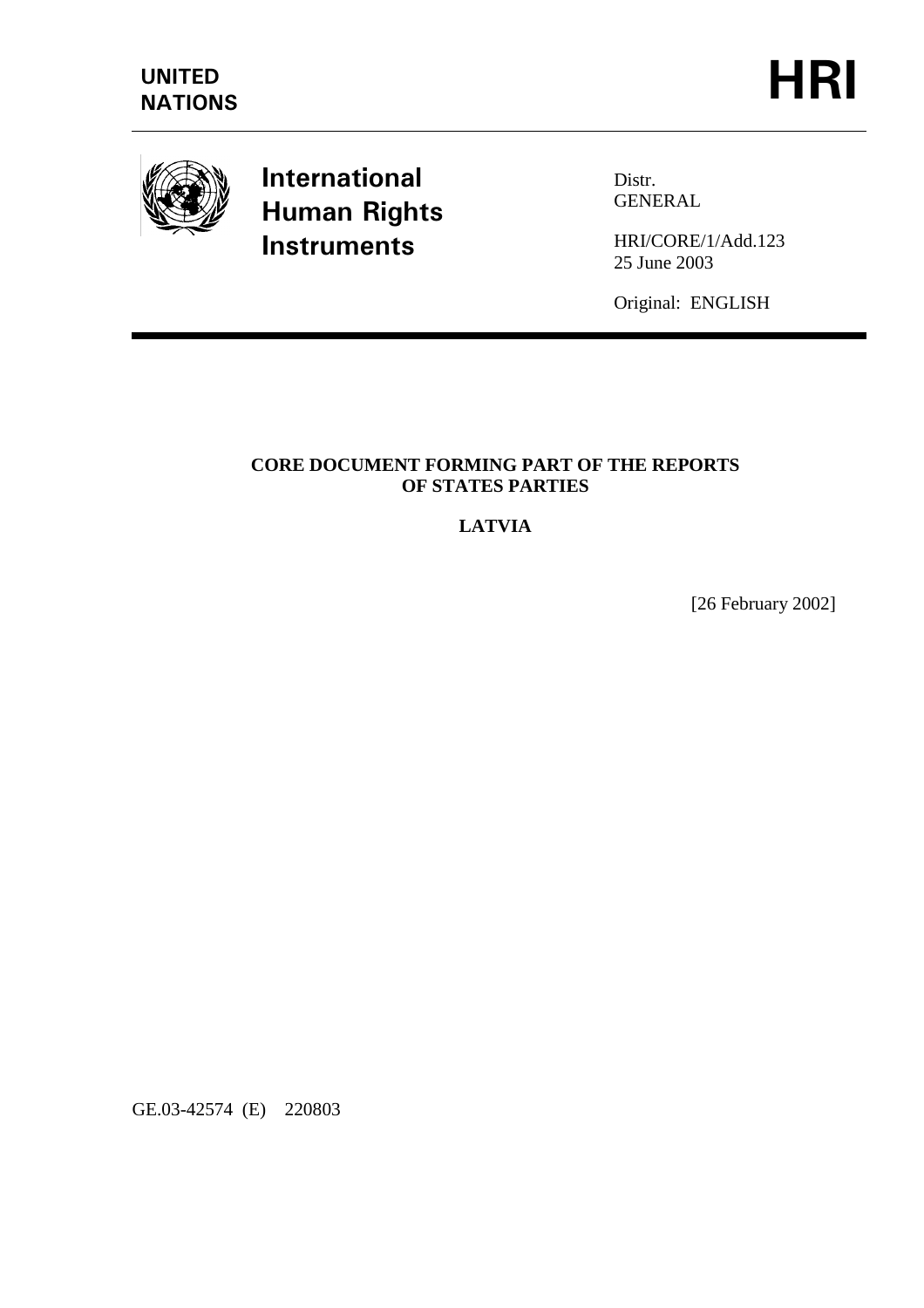# **CONTENTS**

|       |                                      | Paragraphs Page |  |
|-------|--------------------------------------|-----------------|--|
|       |                                      |                 |  |
|       |                                      | $1 - 17$        |  |
| $\Pi$ | POLITICAL STRUCTURE                  | $18 - 26$       |  |
| Ш     | GENERAL LEGAL FRAMEWORK WITHIN WHICH |                 |  |
|       | HUMAN RIGHTS ARE PROTECTED           | $27 - 41$       |  |
| IV.   |                                      | $42 - 46$       |  |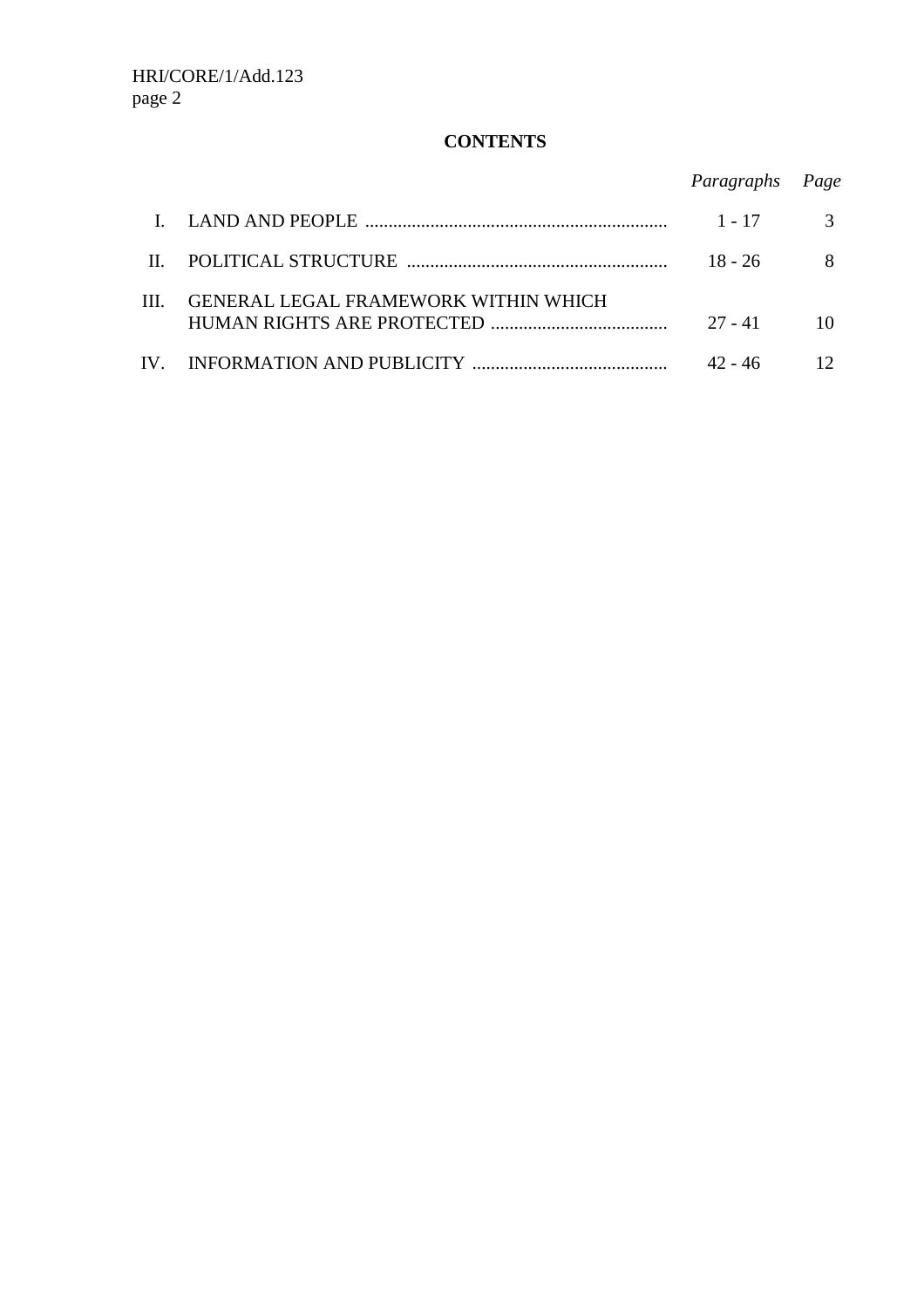## **I. LAND AND PEOPLE**

#### **General information**

1. The Republic of Latvia is an independent and democratic State situated in north-eastern Europe on the eastern coast of the Baltic Sea covering 64,589 square kilometres. The State borders with the Republic of Estonia in the north, with the Republic of Lithuania in the south and with the Republic of Belarus and the Russian Federation in the east. The landscape of the country is marked by lowland plains and rolling hills and most of the countryside is less than 100 metres above sea level. The country historically and culturally is divided into four regions: Kurzeme, Latgale, Zemgale and Vidzeme. There are 7 cities, 69 towns, 26 districts and 483 local municipalities in Latvia.

2. The capital of the Republic of Latvia is Riga. The official language of the State is Latvian, which is one of the oldest of the Indo-European languages and is spoken by approximately 70-75 per cent of the population. The national currency is the lats (LVL), officially pegged to the SDR (Special Drawing Rights) basket of currencies at the rate of 0.7997 SDR/LVL.

| Population breakdown (2001)                       | 75.4% citizens<br>21.9% non-citizens<br>2.7% foreigners                                                                                      |
|---------------------------------------------------|----------------------------------------------------------------------------------------------------------------------------------------------|
| Breakdown of sex (2001)                           | 54.0% women<br>46.0% men                                                                                                                     |
| Age (2001)                                        | Under 15 years 17.3%<br>From 15 to 59 years 61.2%<br>60 years and over 21.5%                                                                 |
| Urban population $(2001)$                         | 68.2%                                                                                                                                        |
| Marital status (2001)                             | $41.9\%$ single<br>44.4% married<br>6.2% widowed<br>7.5% divorced                                                                            |
| Population breakdown by ethnic<br>origin $(2000)$ | 57.7% Latvians<br>29.6% Russians<br>4.1% Byelorussians<br>2.7% Ukrainians<br>2.5% Poles<br>1.4% Lithuanians<br>$0.4\%$ Jews<br>$1.6\%$ other |
| Believers (2001)                                  | 1 305 944                                                                                                                                    |

3. The table below represents the basic statistical data on the characteristics of the Latvian population for the year 2000/01.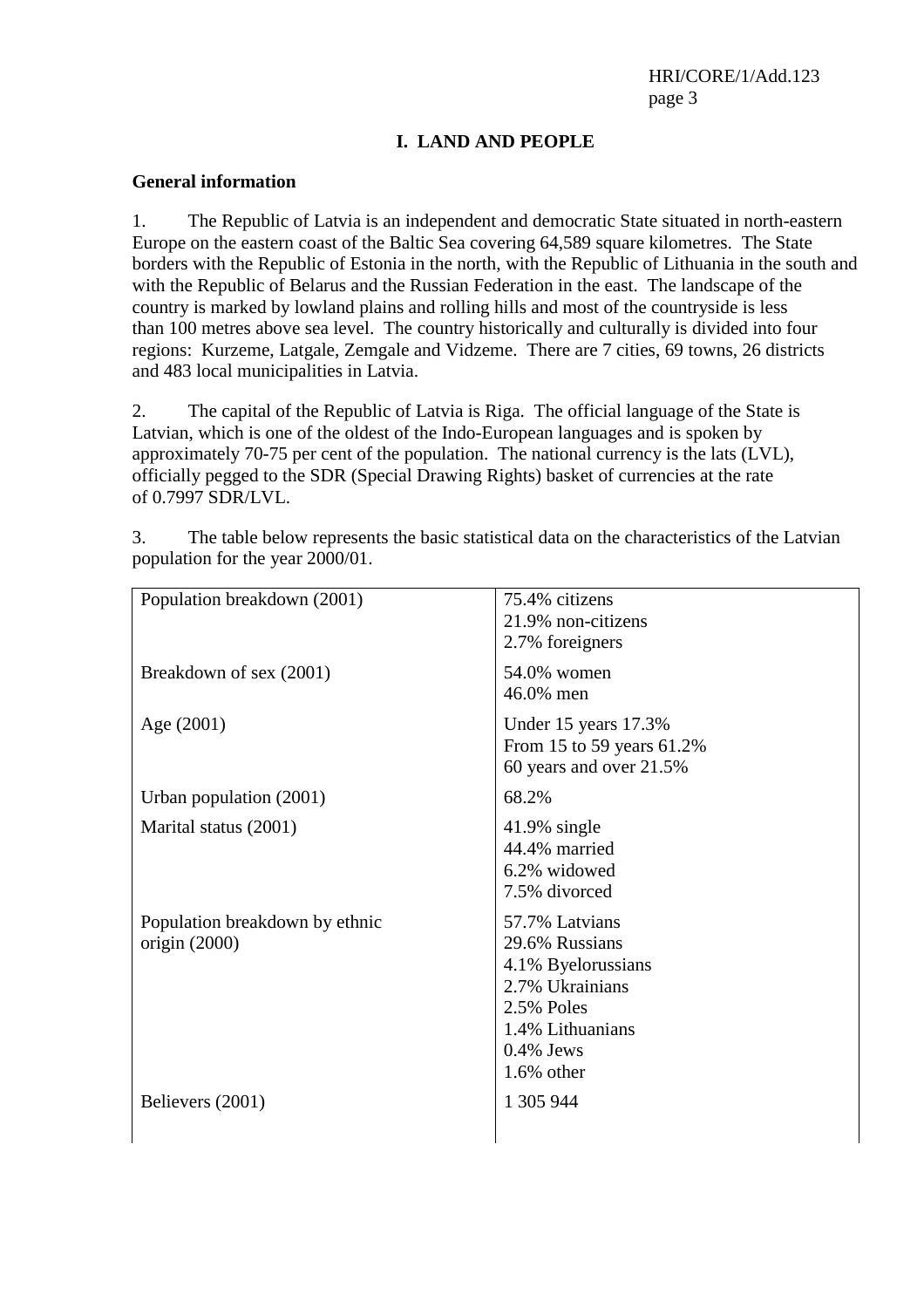## **Table (***continued***)**

| Religion (2001) (according to the data<br>provided by communions of the<br>Republic of Latvia) | 500 000 Roman Catholics<br>400 300 Evangelical Lutherans<br>298 000 Orthodox<br>70 000 Old-believers<br>6 367 Baptists |
|------------------------------------------------------------------------------------------------|------------------------------------------------------------------------------------------------------------------------|
| Infant mortality (2000)                                                                        | 10.4 per $1,000$ births                                                                                                |
| Birth rate $(2000)$                                                                            | 8.5 children per 1,000 inhabitants                                                                                     |
| Total fertility rate (2000)                                                                    | 1.24                                                                                                                   |
| Life expectancy $(2000)$                                                                       | Women: 76 years<br>Men: 64.9 years                                                                                     |
| Gross domestic product (2000)                                                                  | LVL 4 333 million (approximately<br>US\$7150 million)                                                                  |
| Gross domestic product per capita (2000)                                                       | LVL 1 825.9 (US\$ 3 013)                                                                                               |
| Inflation rate (2000)                                                                          | 1.8%                                                                                                                   |
| Unemployment rate, end of the year (2000)                                                      | 7.8%                                                                                                                   |
| Illiteracy $(2000)$                                                                            | Total among inhabitants of Latvia: 0.25%<br>Among women: 0.21%<br>Among men: 0.29%                                     |

#### **Demographic characteristics**

4. In year 2000 the population census was held throughout the country. There were 2,375,000 inhabitants, approximately 1,093,000 males and 1,282,000 females, permanently residing in the territory of Latvia.

5. At the beginning of the year 2001 408,700 Latvians were under 15, 1,448,400 aged from 15 to 59 and 509,000 aged 60 and over. According to the previous population census held in 1989, the percentage of the population under 15 fell from 21.4 per cent to 17.3 per cent but the percentage of the population aged 60 years and over increased from 17.4 per cent to 21.5 per cent. The overall decline in the State's population since 1996 is given below.

| Year  | 1996       | 1997    | 1998       | 1999                                    | 2000                    | 2001      |
|-------|------------|---------|------------|-----------------------------------------|-------------------------|-----------|
| Total | 468.1<br>↩ | 2,443.4 | 419.2<br>∠ | 2 3 9 7 . 6<br>$\overline{\phantom{0}}$ | ን 275 በ<br>J I J.U<br>↩ | 2 3 6 6.1 |

 (Population figures have been revised on the basis of the results of the 2000 population census.)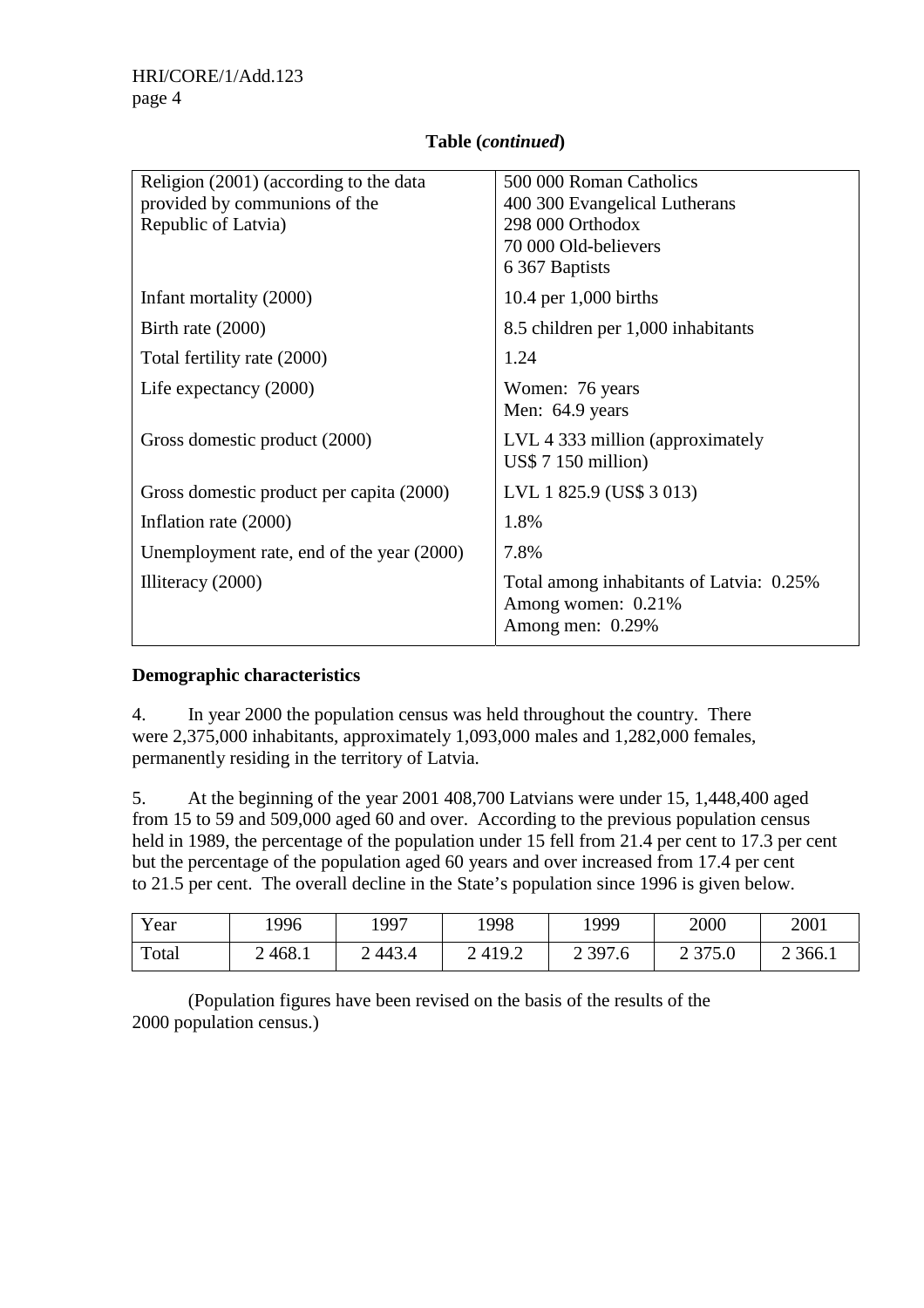6. As a consequence of tremendous political and socio-economic changes in the State since 1991, the natural population growth has been negative. However, in 1999 the natural growth slowly improved. In 1999, the number of children born in comparison with 1998 increased by 5.4 per cent. Furthermore, in 2000 the death rate per 100,000 residents was 1,357 slightly lower than in 1999. The natural population growth is given below.

| Year  | 993 | 1994 | 1995                                                                    | 1996 | 1997 | 1998 | 1999 | 2000 |
|-------|-----|------|-------------------------------------------------------------------------|------|------|------|------|------|
| Total |     |      | $-12438$ $-17501$ $-17336$ $-14538$ $-14703$ $-15790$ $-13448$ $-11957$ |      |      |      |      |      |

7. The death rate of newborns has decreased from 15.8 per 1,000 in 1996 to 10.4 per 1,000 in 2000. The number of cases of maternal death per 100,000 babies born alive had decreased from 40.4 in 1996 to 24.8 in 2000. The Government has taken appropriate measures to improve the demographic situation; thus, the Ministry of Welfare elaborated and the Cabinet of Ministers of the Republic of Latvia in February 2001 adopted "The Strategy of Health Care of Mother and Child in Latvia".

## **Ethnic characteristics**

8. During the 1990s the proportion of ethnic Latvians slightly increased while the proportion of Russians, Byelorussians, Ukrainians, Poles and other ethnic groups decreased. During 2000 the number of Latvians was also slightly higher, compared with other national groups living in Latvia.

1935 1979 1989 2000 % % % % All inhabitants 100 100 100 100 100 100 Including: Latvians 1 77.0 53.7 52.0 57.7 Russians 1 8.8 32.8 34.0 29.6 Byelorussians 1.4 4.5 4.5 4.1 Ukrainians 1. 0.1 2.7 3.5 2.7 Poles 2.5 2.5 2.3 2.5 Lithuanians 1.2 1.5 1.3 1.4 Jews 1.1 0.9 0.4 Gypsies 1 0.2 0.2 0.3 0.3 0.3 Germans 1 3.3 0.1 0.1 0.2 Estonians 1 0.4 0.1 0.1 0.1 0.1 Other nationalities 1.0 1.1

9. The distribution of Latvia's population by ethnic origin between 1935 and 2001 is shown in the table below.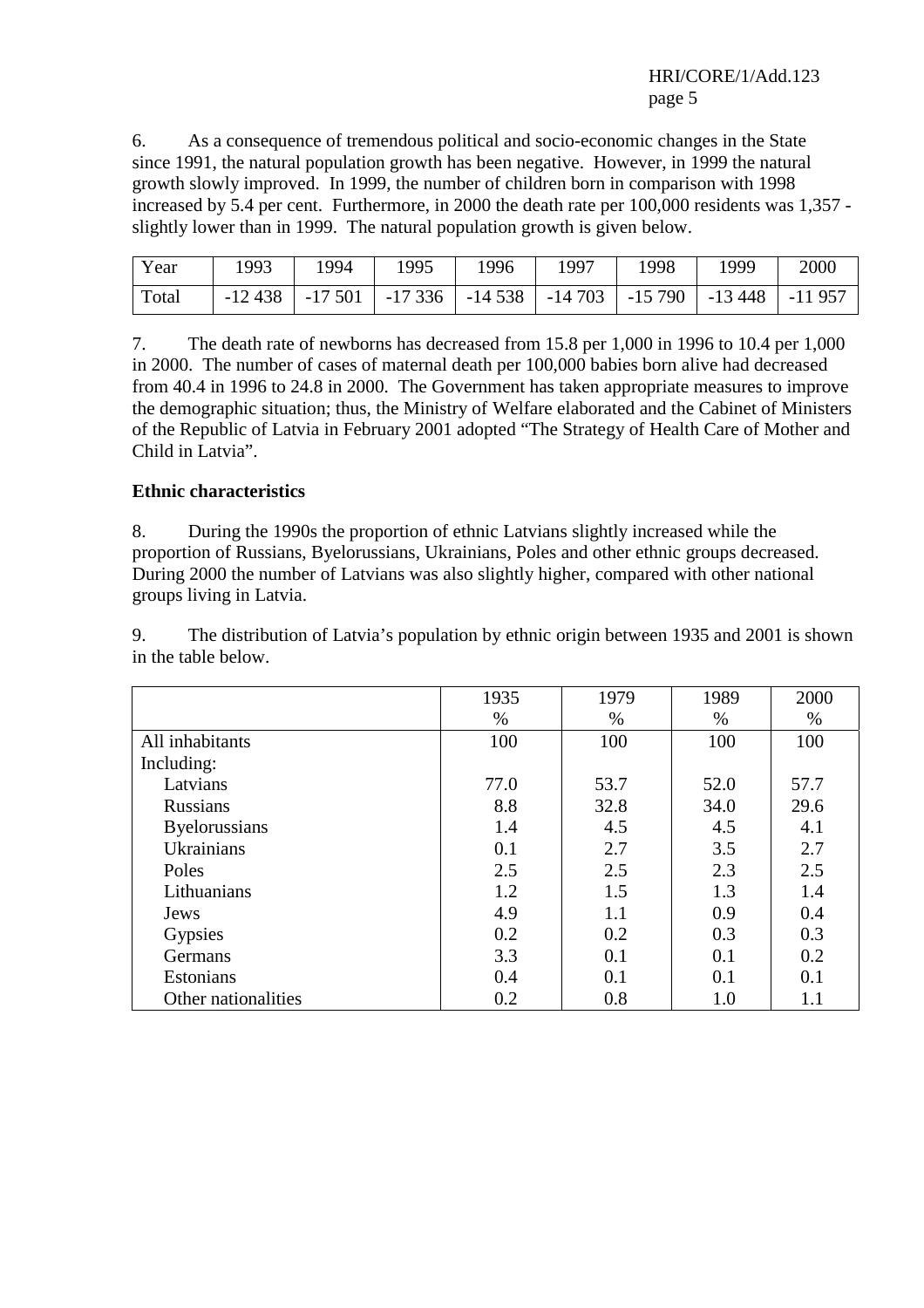10. Long-term historical cohabitation and friendly relations among different ethnic groups have made Latvia a place where significant conflicts among various ethnic and religious groups have not been possible. After regaining independence, the Government elaborated a policy to accommodate its various groups and their many cultural and religious traditions. The model which was chosen could be called "a national State with a multicultural society": national in the sense that a condition of integration is one official State language and a unified territory, and multicultural in the sense that there is no common or State-supported religion and there are schools with different languages of instruction and conditions promoting development of all cultures.

11. Since 1999 the State Programme of Integration of Society has been carried out and a special institution - the Fund for the Integration of the Society - is in the process of formation. The goals of the programme are to form a democratic, consolidated civil society founded on shared basic values, to provide for all people permanently residing in Latvia access to contemporary living standards, and to promote welfare, education, security and favourable relations between the various ethnic groups.

## **Economic indicators**

12. Latvia has made significant advances in its economic, financial and social development since regaining its independence in 1990, and has embraced comprehensive market economy reform. During the last several years, Government agreed on and continued the structural reform of the economy by accelerating privatization, strengthening the banking sector and the financial system in general, and stabilizing the overall situation in industry and agriculture.

13. GDP growth has been based on a broad range of developments. Particularly strong advances have been made during the last decade in the transportation and financial sectors, in communication services and commerce. Since the beginning of the transition to a market economy, the Government has implemented a strict fiscal policy through a major revenue mobilization combined with expenditure restraint. Latvia has made substantial progress in establishing the State institutions needed for fiscal management in a market economy. Consistently tight monetary and successful financial policies have been reflected in the continuous fall of inflation from 958.6 per cent in 1992 to 23.1 per cent in 1995, 13.1 per cent in 1996 and 7.0 per cent in 1997. In 1998 the annual inflation rate fell to 2.8 per cent, in 1999 the annual inflation rate was at 3.2 per cent and in 2000 it was 1.8 per cent.

14. The table below shows the key indicators of economic development of the State (the data for 2001 are estimates).

| Indicators/year                                                   | 1996 | 1997 | 1998 | 1999 | 2000 | 2001 |
|-------------------------------------------------------------------|------|------|------|------|------|------|
| GDP, constant prices, % over the<br>previous year                 | 3.3  | 8.6  | 3.9  |      | 6.6  | 8.0  |
| Private consumption, constant<br>prices, % over the previous year | 10.3 | 5.0  | 2.4  | 9.0  | 4.9  | 8.1  |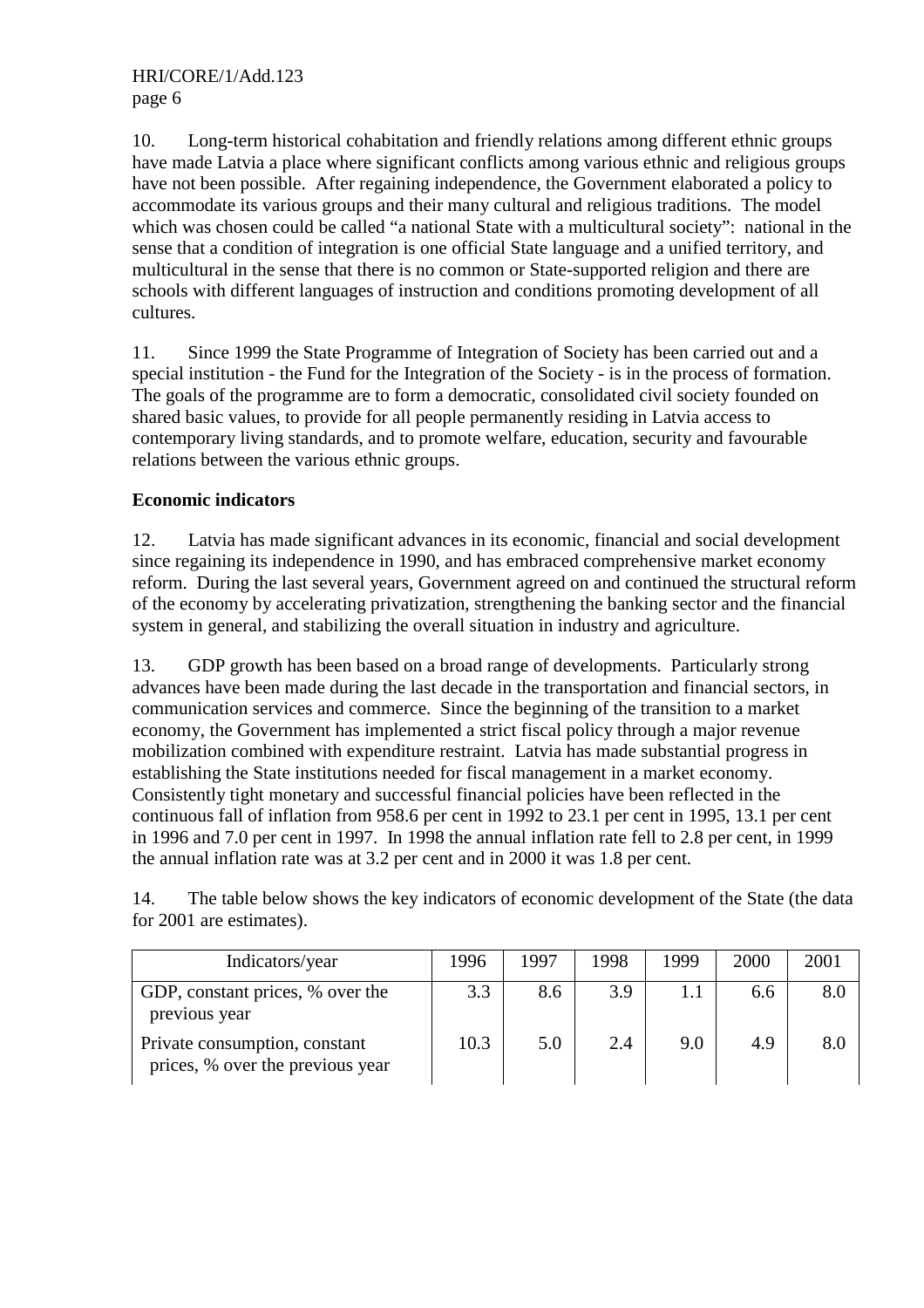HRI/CORE/1/Add.123 page 7

| Indicators/year                                                                        | 1996    | 1997    | 1998    | 1999    | 2000    | 2001    |
|----------------------------------------------------------------------------------------|---------|---------|---------|---------|---------|---------|
| General government budget fiscal<br>balance (less privatization<br>revenues), % of GDP | $-1.4$  | 0.6     | $-0.9$  | $-4.2$  | $-2.8$  | $-1.8$  |
| Central government debt, % of GDP                                                      | 14.4    | 12.0    | 10.4    | 13.1    | 13.2    | 13.4    |
| Foreign trade balance, % of GDP                                                        | $-15.6$ | $-15.1$ | $-18.5$ | $-15.4$ | $-14.9$ | $-15.0$ |
| Current account balance, % of GDP                                                      | $-5.5$  | $-6.1$  | $-10.6$ | $-9.7$  | $-6.9$  | $-6.2$  |
| Foreign direct investment (flows)                                                      | 7.4     | 9.3     | 5.8     | 5.2     | 5.7     | 5.0     |
| Registered unemployment rate                                                           | 7.2     | 7.0     | 9.2     | 9.1     | 7.8     | 7.5     |
| Share of job-seekers (% of<br>economically active people)                              | 19.4    | 14.8    | 14.0    | 13.5    | 13.2    | 13.0    |
| Exchange rate of LVL against SDR<br>(end of period)                                    | 0.7997  | 0.7997  | 0.7997  | 0.7997  | 0.7997  | 0.7997  |

## **Table (***continued***)**

15. The unemployment rate since 1998 has been decreasing slightly, although the rate is still relatively high. In order to address this issue, the National Employment Plan is elaborated annually. The main aims of the Plan are to prevent young unemployed people from becoming long-term unemployed; to eliminate barriers to business and restrictions to starting entrepreneurial activity; to strengthen cooperation between the Confederation of Employers and the Confederation of Free Trade Unions; to implement measures aimed at ensuring equal opportunities for women and men in the labour market; to reduce gender inequality in the area of employment and revenues; and to encourage family-friendly social and labour policies. The basic detailed unemployment data in Latvia are the following:

| Year                                                          | 1996   | 1997   | 1998    | 1999    | 2000   |
|---------------------------------------------------------------|--------|--------|---------|---------|--------|
| Unemployed persons, number                                    | 90 819 | 84 934 | 111 383 | 109 497 | 93 283 |
| Unemployment rate, %                                          | 7.2    | 7.0    | 9.2     | 9.1     | 7.8    |
| Long-term unemployed/total unemployed, %                      | 31.2   | 38.1   | 26.3    | 31.1    | 29.0   |
| Unemployed women/total unemployed, %                          | 54.7   | 59.4   | 58.5    | 57.4    | 57.6   |
| Unemployed young persons (15-24 years)/total<br>unemployed, % | 20.0   | 18.1   | 16.4    | 14.8    | 14.7   |
| Pre-pension age unemployed/total<br>unemployed, %             | 11.4   | 12.4   | 13.2    | 13.7    | 14.7   |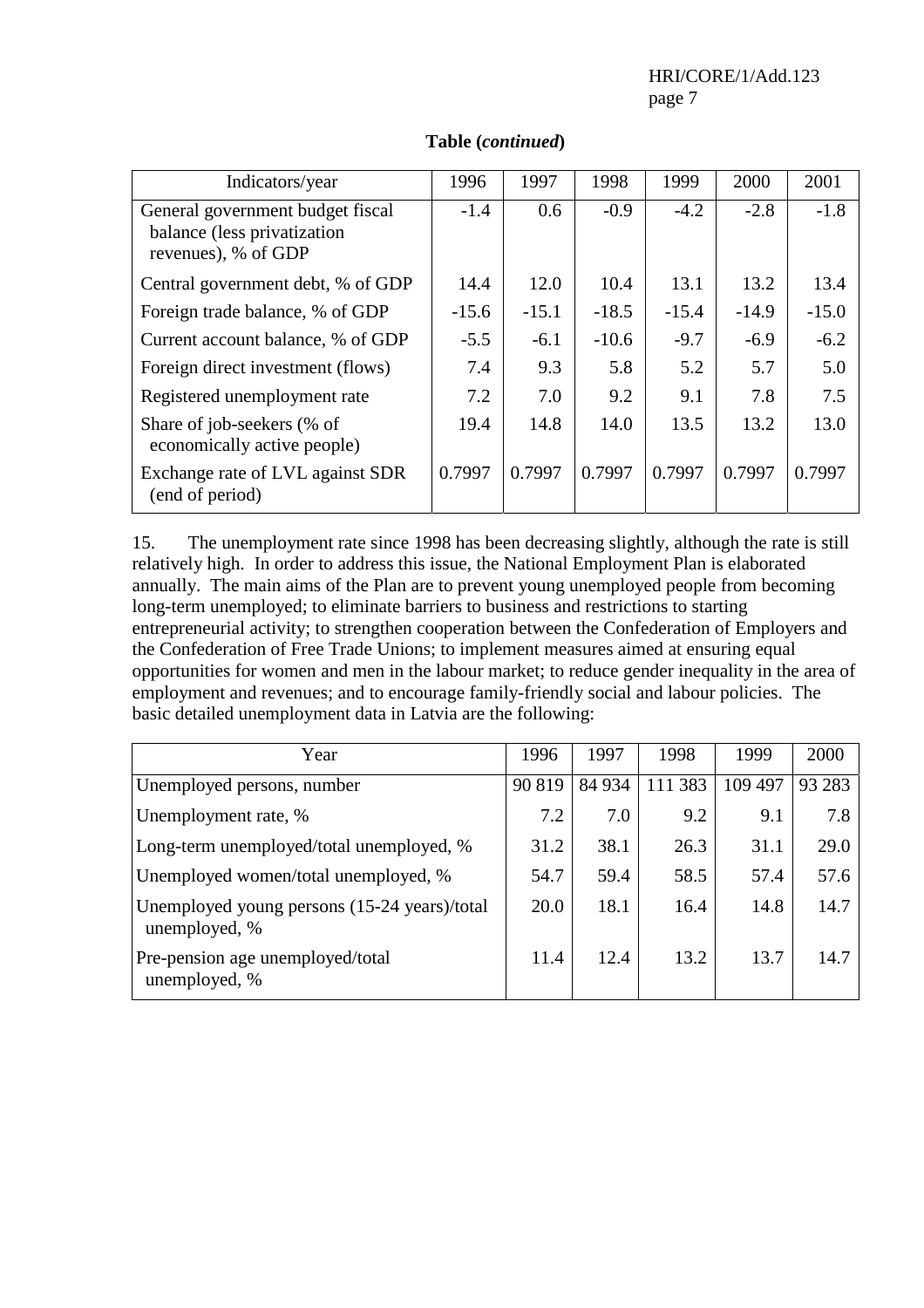### HRI/CORE/1/Add.123 page 8

16. The gross wage earned by people employed in the national economy in 2000 grew on average by 6.1 per cent in comparison with the preceding year and reached almost 150 lats. The table below indicates the income of residents of the Republic of Latvia.

|                                           | 1996   | 1997   | 1998   | 1999   | 2000   |
|-------------------------------------------|--------|--------|--------|--------|--------|
| Average monthly wage in the economy:      |        |        |        |        |        |
| in LVL gross                              | 98.73  | 120.03 | 133.30 | 140.99 | 149.53 |
| in LVL net                                | 78.65  | 88.34  | 97.47  | 102.73 | 108.55 |
| in US\$ gross                             | 179.18 | 206.59 | 225.93 | 241.01 | 246.75 |
| in US\$ net                               | 142.74 | 152.05 | 165.20 | 175.61 | 179.13 |
| Disposable income of households, average  | 51.50  | 55.45  | 62.33  | 64.73  | 69.19  |
| per member (in LVL)                       |        |        |        |        |        |
| Value of goods and services basket of     | 73.78  | 78.78  | 82.15  | 83.18  | 84.47  |
| complete subsistence minimum, per capita  |        |        |        |        |        |
| Real wage index of people employed        | 91.1   | 103.6  | 105.3  | 102.9  | 103.0  |
| (percentage against the respective period |        |        |        |        |        |
| of the preceding year)                    |        |        |        |        |        |

17. The Government recognizes that notwithstanding the country's substantial development and economic growth, the polarization of the society still continues. The results of the household budget surveys show that average household income per person is increasing, but simultaneously the income of the poorest members of society is decreasing even more.

# **II. POLITICAL STRUCTURE**

# **Historical background**

18. Historically, the territory of Latvia has always been regarded as a trading and transportation crossroads and has long served as a bridge between Western Europe and Russia. The ancestors of the Latvian nation settled on Latvian soil more than 4,000 years ago. Today Latvia has a multi-ethnic society and culture that has developed because of the historical, economic and social evolution of the country, providing good possibilities for using Latvia as a stable location to work in the Eastern and Western markets.

19. The Republic of Latvia as a national State was proclaimed on 18 November 1918 in accordance with the principles of international law, and since then its de iure legal personality has never been interrupted. Latvia was granted international recognition in 1920 and became a member of the League of Nations in 1921. It has been continuously recognized as a State by other countries since 1920 despite occupations by the Soviet Union (1940-1941, 1945-1991) and Nazi Germany (1941-1945).

20. The will and the right to self-determination of the people of Latvia was expressed in April 1920 when the people of Latvia gave their mandate to the Constitutional Assembly chosen in universal, equal, direct and proportional elections. The nation was united by the Latvian Provisional Government and on 11 August 1920 a peace treaty with Russia was signed in which Russia recognized Latvia's independence. In February 1922, the Assembly adopted the Constitution of the Republic of Latvia, which is still in force with some amendments, among them chapter VIII on Fundamental Human Rights, adopted in 1998.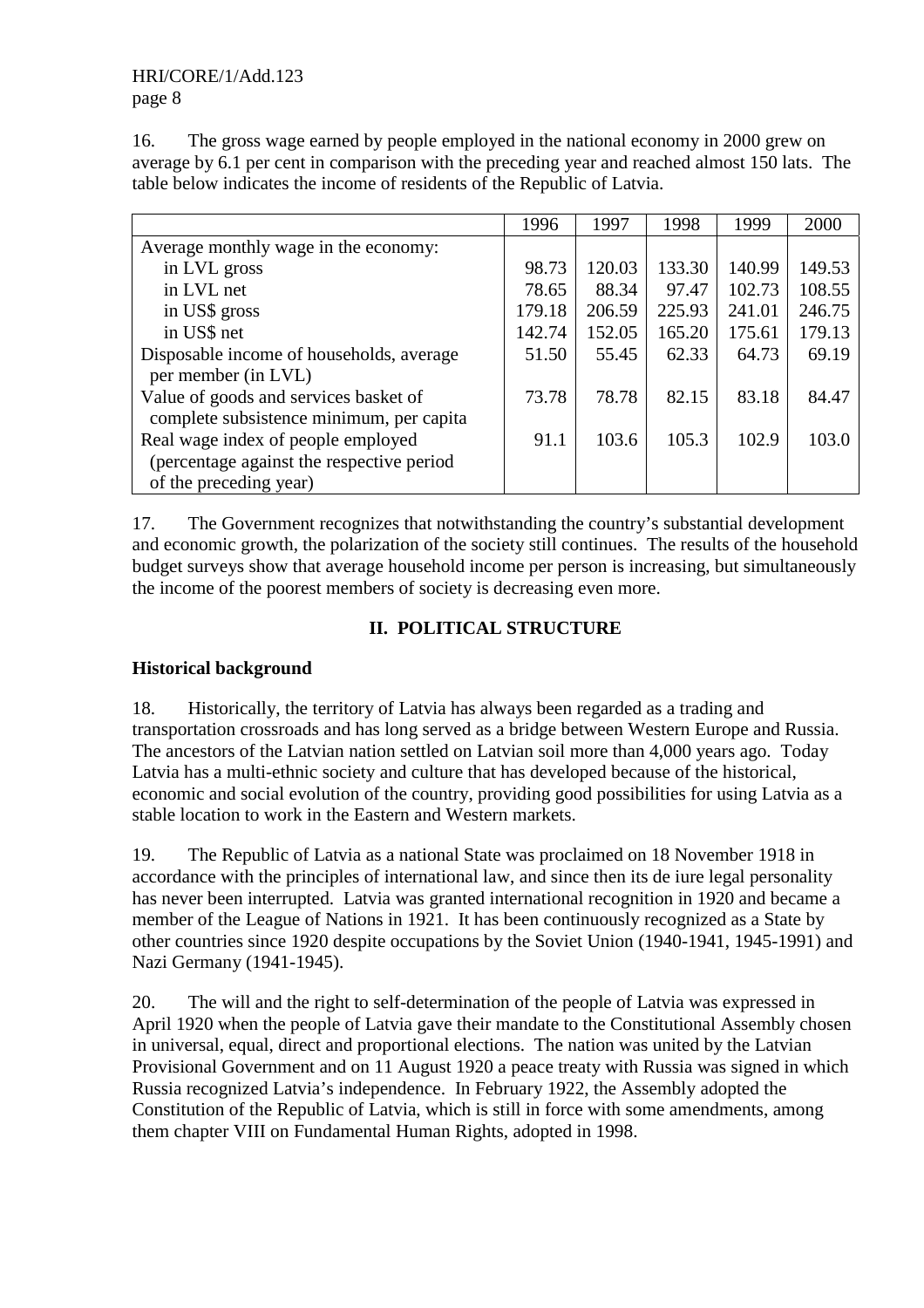21. Until 1940, Latvia witnessed impressive economic growth, a flourishing cultural life and a marked improvement in its standard of living. To guarantee the State's economic and social stability, the Government of Latvia launched a programme of agrarian reform. Latvian culture was encouraged and ethnic minorities, which comprised around 25 per cent of the population, were granted educational rights.

22. The ultimatum of 16 June 1940 from the Government of the Soviet Union to the Latvian Government, asking for its resignation, and the ensuing military aggression, resulted in the occupation of Latvia. The elections of 14 and 15 July 1940 of the Parliament (Saeima) of occupied Latvia were held under conditions of political terror after an illegal and unconstitutional elections law had been adopted. Of the 17 lists of candidates submitted, only one was permitted in the elections - the list of the Working People's Bloc. The pre-election platform of the Bloc did not include any demand to establish Soviet power in Latvia or to join the Soviet Union. Furthermore, the results of the elections were falsified. The illegally and fraudulently formed Parliament did not represent the will of the Latvian people. It had no constitutional powers to change the system of government and bring to an end the sovereignty of Latvia. Only the people had the right to decide these matters, but no referendum was held. The incorporation of Latvia into the Soviet Union in 1940 is considered to be invalid also in accordance with international law.

23. The will of the people of Latvia for freedom was expressed in the elections of the Latvian Supreme Council in 1990 of which a majority afterwards expressed the determination to restore the independence of Latvia. The Declaration of the Supreme Council of the Latvian SSR "On the Renewal of the Independence of the Republic of Latvia" was adopted on 4 May 1990. Being determined to restore de facto the free, democratic and independent Republic of Latvia, the Supreme Council of the Latvian SSR on that date declared illegal the joining of Latvia to the Soviet Union. Furthermore, it decided to re-establish the authority of the Constitution of the Republic of Latvia, adopted by the Constitutional Assembly on 15 February 1922, in the entire territory of Latvia.

24. On 17 September 1991 Latvia became a full-fledged member of the United Nations. Since 1995 it has been a member State of the Council of Europe. On 12 June 1995, an Association Agreement was signed with the European Community and its member States, which came into force in February 1998.

#### **Political framework**

25. The legislative power is granted to the Saeima (Parliament) as well as to the people to the extent provided for by the Satversme (Constitution). Furthermore, the Saeima approves the appointment of the judges of courts of all levels and declares amnesties. It consists of 100 Saeima members elected in general, direct, secret and proportional elections. The Saeima is elected for a period of four years. The Saeima elects the President of the State for a period of four years and the same person cannot hold the office of President of the State for more than two consecutive terms. The President of the State fulfils rather representative functions, however, it is the President of the State who nominates the Head of the Government - the Prime Minister. The Prime Minister forms the Government (the Cabinet of Ministers) - the executive power of the State - and receives the confidence of the Saeima (Parliament).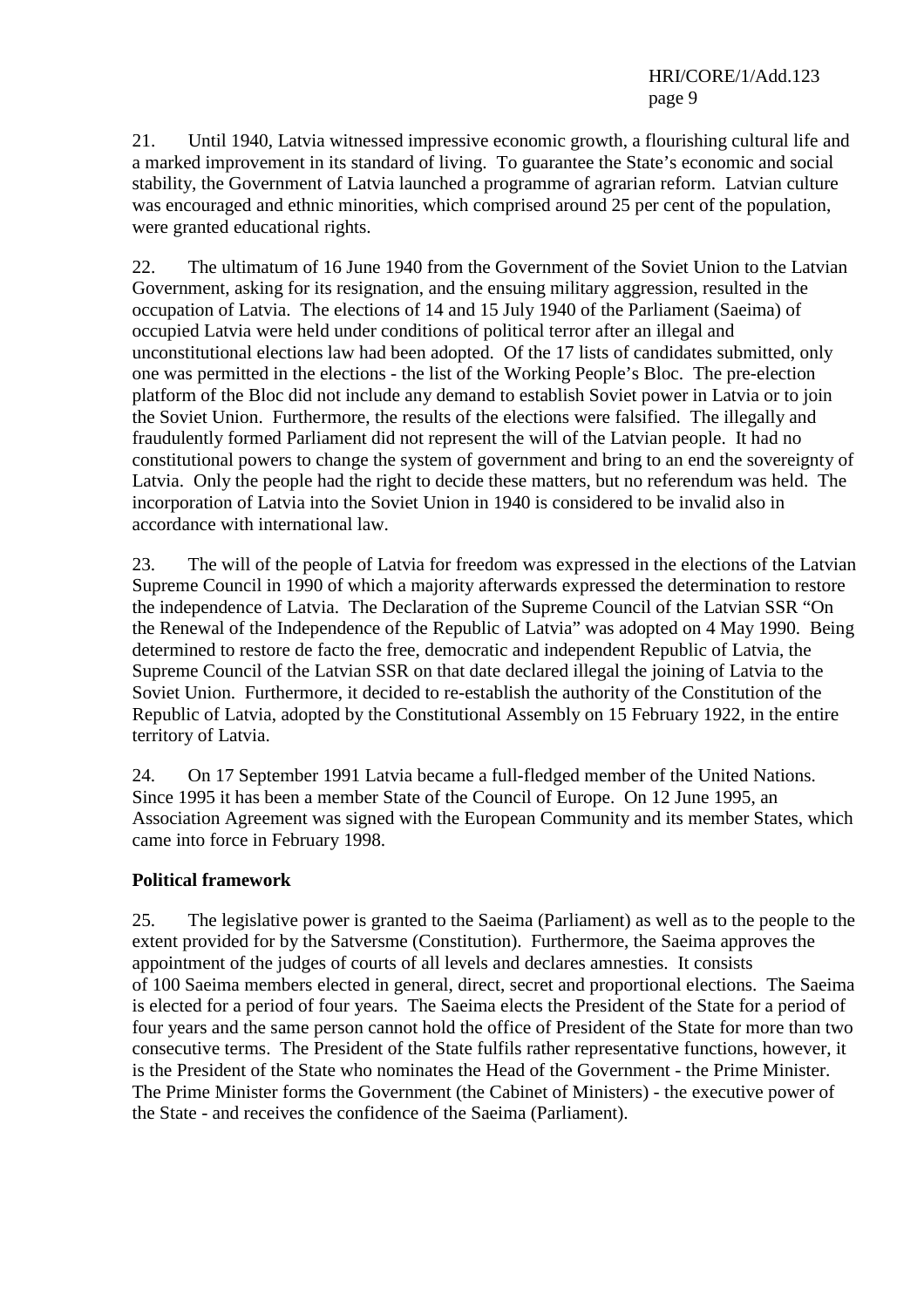26. Latvia has a three-level court system - district/city courts, regional courts and the Supreme Court. The establishment of the Satversme Court (Constitutional Court) in 1996 completed the judicial reform in Latvia. The Public Prosecutor's Office, the Collegium of Sworn Advocates and the Collegium of Notaries are the indispensable elements of the judicial system of the Republic of Latvia.

#### **III. GENERAL LEGAL FRAMEWORK WITHIN WHICH HUMAN RIGHTS ARE PROTECTED**

27. Article 1 of the Constitution of the Republic of Latvia (Satversme) provides that Latvia is an independent democratic republic. This principle sets forth certain exact requirements for the Latvian legal system, which also influence the implementation of the obligations under the international human rights instruments.

28. On 4 May 1990 the Supreme Council of the Soviet Republic of Latvia being concerned about the compliance of national law with international law principles in the sphere of human rights, adopted the Declaration on Accession to International Acts of Human Rights. By the Declaration Latvia acceded to 51 international documents (declarations and conventions), inter alia the Universal Declaration of Human Rights, the International Covenant on Civil and Political Rights and the International Covenant on Economic, Social and Cultural Rights.

29. The Optional Protocol to the International Covenant on Civil and Political Rights entered into force on 22 September 1994; thus, the Republic of Latvia recognizes the competence of the Human Rights Committee to receive and consider communications from individuals who claim to be victims of a violation by the State of the human rights set forth in the Covenant. Moreover, on 27 June 1997 the European Convention for the Protection of Human Rights and Fundamental Freedoms of 4 November 1950 entered into force in the Republic of Latvia. Thus, Latvia has accepted the jurisdiction of the European Court of Human Rights and accordingly an individual may complain about a violation of his/her rights provided for by the European Convention directly to the Court.

30. In October 1998, the Constitution of Latvia (Satversme) was amended and chapter VIII on Fundamental Human Rights was included. The adoption of these amendments clarified the debate concerning the role and legal status of human rights in the State's legal system. It also added a more concrete understanding to the principle of democracy, as embodied in article 1 of the Satversme. Accordingly, article 89 states: "The State shall recognize and protect fundamental human rights in accordance with the present Constitution, laws and international agreements binding upon Latvia."

31. Article 91 of the Constitution encompasses both the principle of equality and the principle of non-discrimination. This article states: "All human beings in Latvia shall be equal before the law and the courts. Human rights shall be secured without discrimination of any kind." Other newly included articles of the Constitution list fundamental human rights guaranteed by the State and also provide for possible restrictions on the exercise of these rights imposed by the State.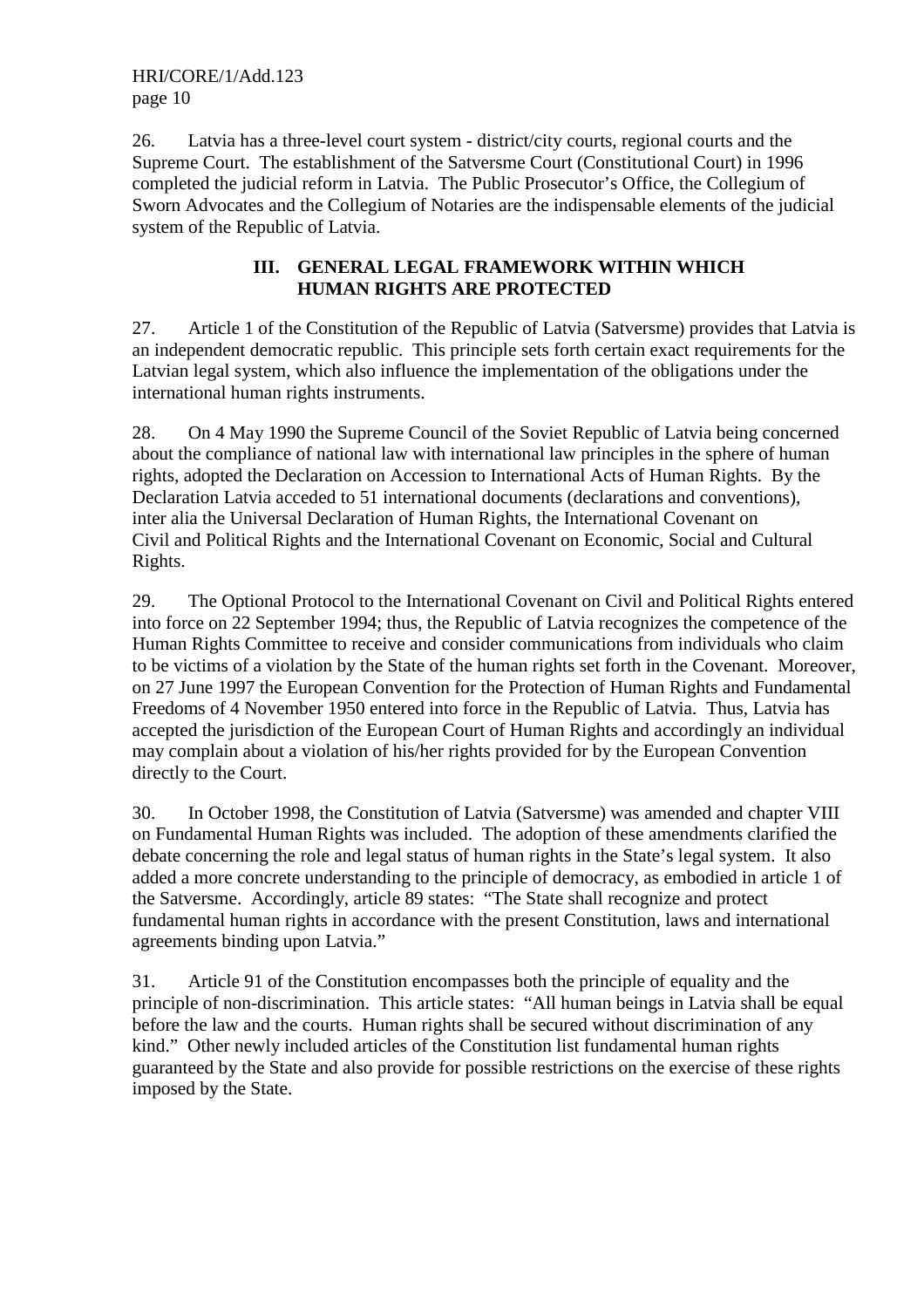#### HRI/CORE/1/Add.123 page 11

32. International human rights treaties are directly applicable in the domestic legal system. They override norms of statutory law in case of a conflict of norms. It should be emphasized that international human rights norms are understood to have special status in relation to statutory laws because of their special aim and object and a direct link to the principle of democracy as embodied in Satversme. Thus, Satversme and international human rights treaties binding for Latvia provide for the catalogue of human rights and freedoms in the State.

33. Regarding the institutional protection of human rights, the independent judiciary and the administrative process are the key elements.

34. The courts are the main judicial institutions having jurisdiction over issues of respect and observance of human rights. According to the Law on the Judicial Power Latvia has a three-level court system. The district/city courts try civil, criminal and administrative cases; they function mostly as courts of first instance. There are regional courts in each of the regions of Latvia and in the capital, Riga, that try those civil and criminal cases that fall within their authority under the Law on Civil Procedure and the Code of Criminal Procedure; regional courts are also the courts of appeal for those cases that have been tried by district/city courts. The Supreme Court is the court of appeal and cassation for all cases tried by regional courts and district/city courts. The Supreme Court acts also as the first instance court for several cases according to the Law on the Judicial Branch.

35. According to article 3 of the Law on the Judicial Branch every individual has the right to be protected by the court against infringements upon his/her life, health, personal freedom, honour, reputation and property. All individuals have equal rights to have their case heard fairly and publicly by an independent and impartial court, which determines his/her civil rights and obligations, or the validity of any criminal charge against him/her.

36. Article 4 of the above-mentioned Law states that all individuals are equal before the law and the court, and have an equal right to be protected by law. Justice is administered by the court irrespective of the person's origin, social status and property, race and nationality, sex, education, language, religious affiliation, type and nature of occupation, place of residence, and political or other views.

37. According to article 17 of the Law on the Constitutional Court (Satversme Court) individuals whose fundamental rights guaranteed by the Constitution have been violated have the right to "submit an application to initiate a case regarding compliance of laws and international agreements signed or entered into by Latvia - even before the Saeima has confirmed the agreement - with the Constitution; compliance of other normative acts or their parts with the legal norms (acts) of higher legal force; as well as compliance of national legal norms of Latvia with international agreements entered into by Latvia which are not contrary to the Constitution".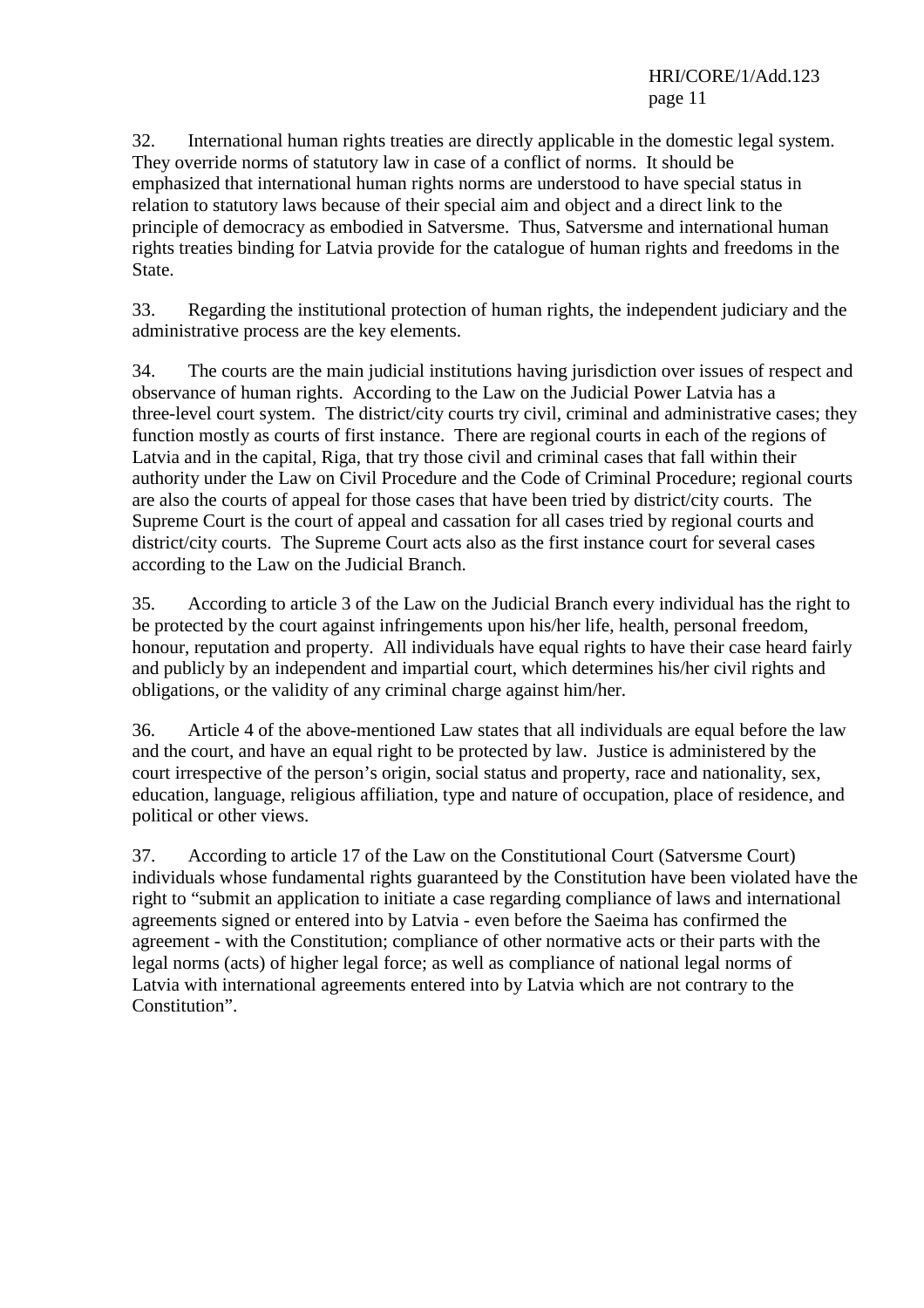38. In 1995, the Regulations on the Process of Administrative Acts of the Cabinet of Ministers were adopted, establishing the procedure by which individuals may ask for, or complain about, or appeal against an administrative act adopted by a public institution. There are two main situations where an individual may appeal before the court against an administrative act: when the administrative act violates his/her rights provided in the Constitution of Latvia, international human rights instruments binding on Latvia or a statutory law; or when the procedure governing the adoption of an administrative act has been abused.

39. The law on the Prosecutor's Office and the Law "On the Police" provide that the Prosecutor's Office and the police also protect individuals against infringements upon their life, health, personal freedom, honour, reputation and property.

40. According to the Law "On the Repayment of Damages or Losses Caused by Unlawful or Unfounded Acts of Investigators, the Prosecutor's Office or the Court", material compensation is paid to individuals who have suffered from unlawful or unfounded acts by State officials.

41. Furthermore, the State Human Rights Office, the independent national institution, has a duty to review any claim of infringement of human rights in Latvia and immediately react on a violation of an individual's rights, and on its own initiative, to investigate.

# **IV. INFORMATION AND PUBLICITY**

42. Whenever the Republic of Latvia concludes an international agreement, the text of the agreement is translated into Latvian and published in the official newspaper, Latvijas Vēstnesis. In addition, the text in the original language of the agreement is published as well (usually in English). This procedure applies also to international human rights instruments. Furthermore, the State institutions have access to the normative acts and international treaties and conventions in force in Latvia in the electronic database of the State. In addition, information on various international human rights instruments have been published in booklets by the State Human Rights Office.

43. UNDP, UNHCR, UNESCO and UNICEF have opened representative offices that are functioning, with good results, in Latvia. Publications about human right issues have appeared and have been made available to any member of the society: "Guidebook of Human Rights Tolerance", "Human Rights Album" (published by the European Union), "Concise Explanation of the European Convention for the Protection of Human Rights" and others. Booklets on the rights of the child have been published and distributed by the Children Rights Protection Centre.

44. The Latvian Human Rights Institute, which is the independent section of the State University quarterly, publishes a legal journal - *Latvian Human Rights Quarterly* - which contains articles on human rights issues in Latvia and abroad, international treaties and national laws, decisions of the European Court of Human Rights as well as of national courts concerning violations of human rights, as well as information on various activities (conferences, seminars, courses on human rights) provided by the Latvian Human Rights Institute or other institutions in Latvia.